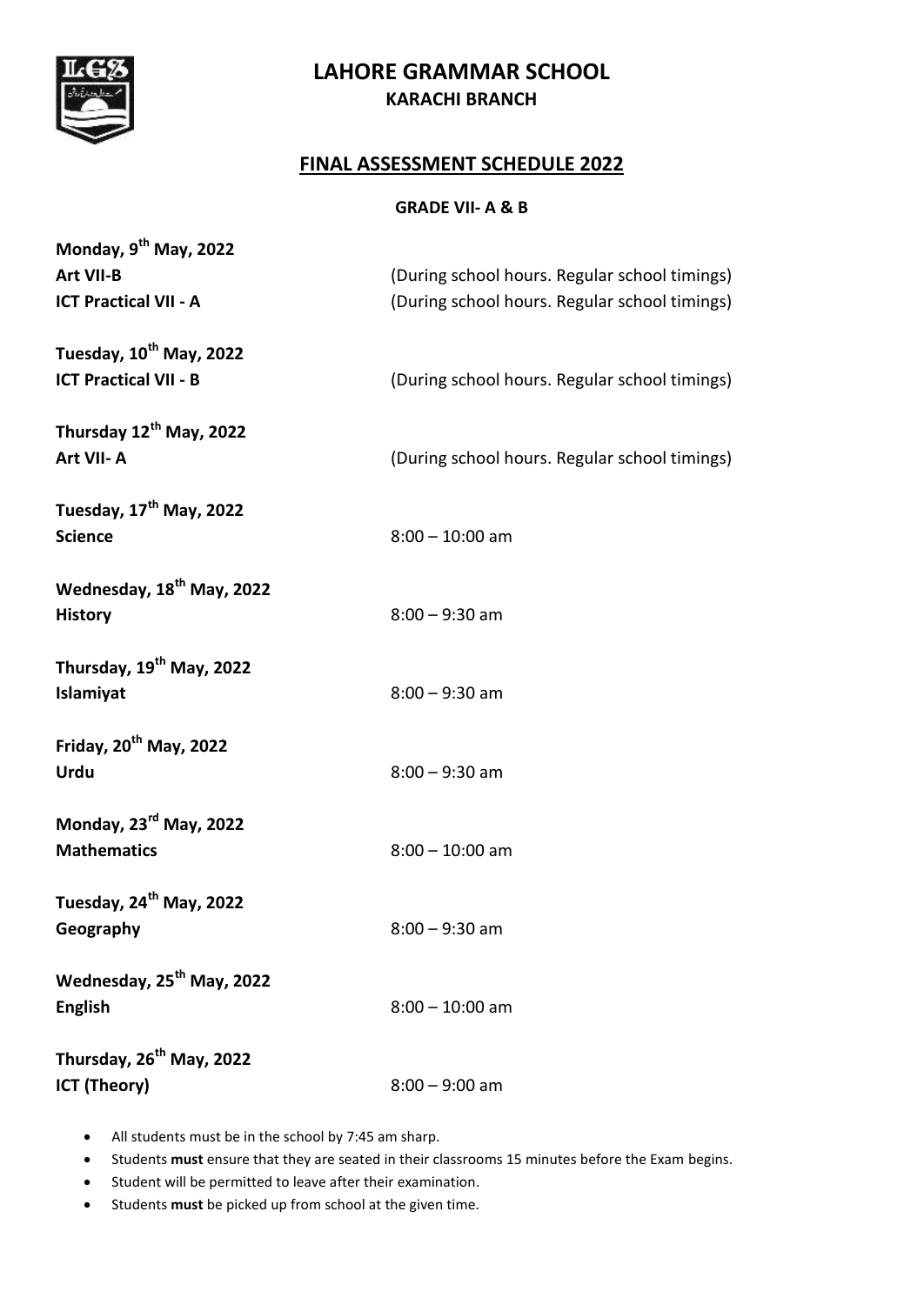# **LAHORE GRAMMAR SCHOOL**



#### **KARACHI BRANCH**

# **Final Assessment Topics 2022 Grade VII**

#### **History:-**

Unit B:Medieval Realms Pages:80,98,112,118,119,124,128,129 and 137.

#### **Geography:-**

Book 3 Ch1: Plate Tectonics Ch5: Rocks and Rock Formation Ch6: Weathering and Erosion

#### **Islamiyat:-**

- 1. The Treaty of Madinah
- 2. Fasting, Zakat, Eid Prayer and Sacrifice
- 3. Changing the Qibla (Verse 2:144 included)
- 4. Battle of Badr Causes of the Battle (Verse 2:190 included)
- Events of the Battle (Hadith and verse no. 3:13 included)
- Importance of the Battle
- Expulsion of Banu Qunaiqa

Read the chapters thoroughly. All copy work is included.

**Note**: marks will be deducted for each incorrect spelling.

# **Mathematics:-**

Book 1 Chapter 13: Perimeter and Area of Plane Figures Chapter 14: Volume and Surface Area of Prism and Cylinders Chapter 5: Linear Equations and Simple Inequalities

#### Book 2

Chapter 3: Expansion and Factorization of Algebraic Expressions Chapter 13: Symmetry

#### **ICT:-**

Chapter 1 to Chapter 4 Theory and Practical **Note:** For theory Question & Answer will be posted on Edmodo For practical's, all work done in class.

# **Art**

Draw and shade the given picture Medium: pencil shading